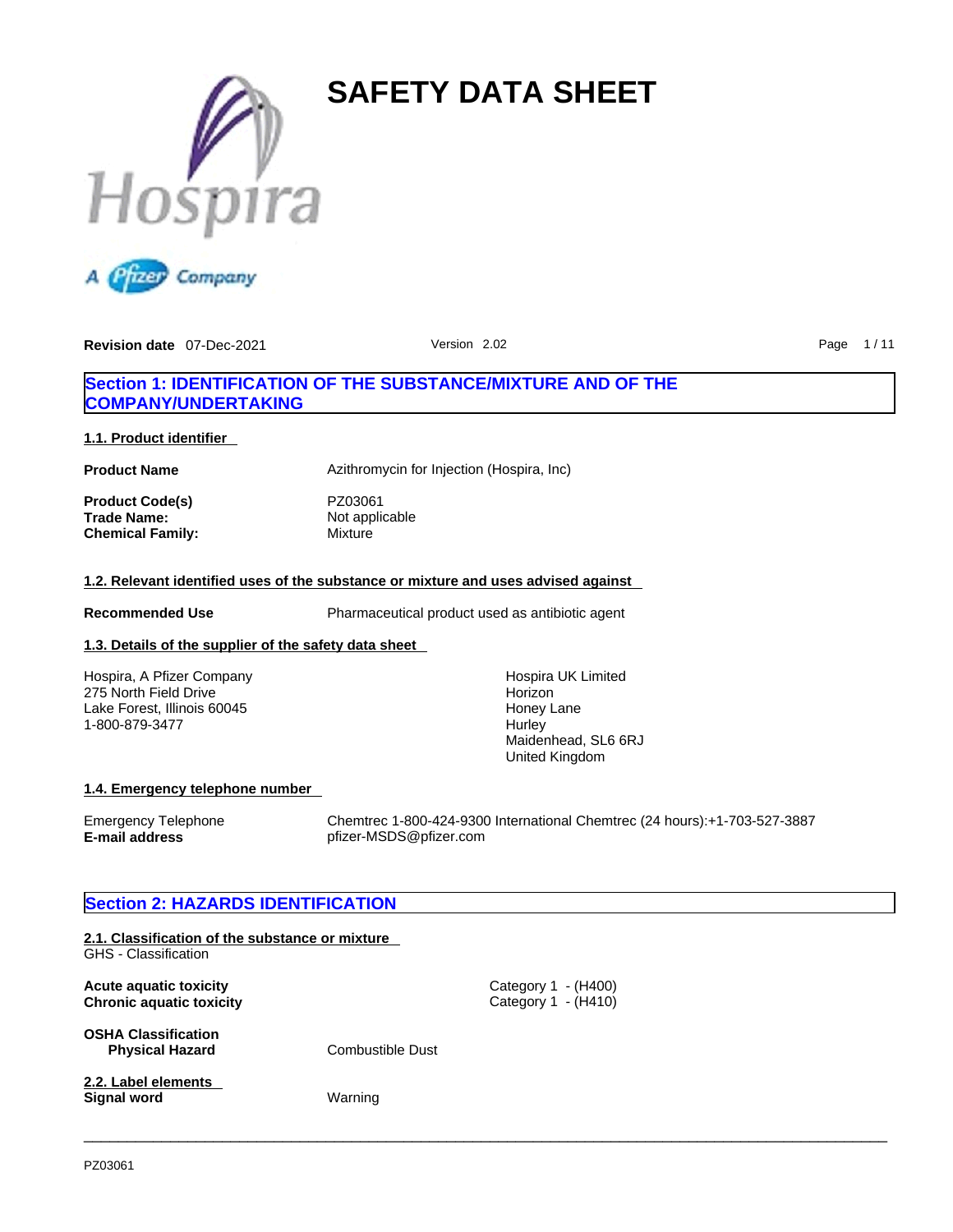| <b>Hazard statements</b>            | H410 - Very toxic to aquatic life with long lasting effects<br>May form combustible dust concentrations in air                                                                                                                                                                                                                                                                      |
|-------------------------------------|-------------------------------------------------------------------------------------------------------------------------------------------------------------------------------------------------------------------------------------------------------------------------------------------------------------------------------------------------------------------------------------|
| <b>Precautionary Statements</b>     | P273 - Avoid release to the environment<br>P391 - Collect spillage<br>P501 - Dispose of contents/container in accordance with all local and national regulations                                                                                                                                                                                                                    |
|                                     |                                                                                                                                                                                                                                                                                                                                                                                     |
| 2.3. Other hazards<br>Other hazards | An Occupational Exposure Value has been established for one or more of the ingredients<br>(see Section 8).                                                                                                                                                                                                                                                                          |
| Note:                               | This document has been prepared in accordance with standards for workplace safety,<br>which require the inclusion of all known hazards of the product or its ingredients regardless<br>of the potential risk. The precautionary statements and warnings included may not apply in<br>all cases. Your needs may vary depending upon the potential for exposure in your<br>workplace. |
| <b>Additional information</b>       | For a more detailed discussion of potential health hazards and toxicity see Section 11.                                                                                                                                                                                                                                                                                             |

# **Section 3: COMPOSITION/INFORMATION ON INGREDIENTS**

# **3.1 Substances**

**Substances** Not applicable

# **3.2 Mixtures**

#### Hazardous

| Chemical name                            | Weight-% | <b>REACH</b><br>Registration<br><b>Number</b> | EC No      | Classification<br>according to<br>Regulation<br>$(EC)$ No.<br>1272/2008<br>[CLP] | Specific<br>concentration<br>limit (SCL)                                                                                                                | M-Factor             | M-Factor<br>(long-term) |
|------------------------------------------|----------|-----------------------------------------------|------------|----------------------------------------------------------------------------------|---------------------------------------------------------------------------------------------------------------------------------------------------------|----------------------|-------------------------|
| Azithromycin<br>dihydrate<br>117772-70-0 | 50       |                                               | Not Listed | <b>Aquatic Acute</b><br>1 (H400)<br>Aquatic<br>Chronic 1<br>(H410)               | Not Listed                                                                                                                                              | 100                  | 10                      |
| Citric acid<br>77-92-9                   | $<$ 10   |                                               | 201-069-1  | Eye Irrit. 2A<br>(H319)SE 3<br>(H335)                                            | Not Listed                                                                                                                                              | No data<br>available | No data<br>available    |
| Sodium hydroxide<br>1310-73-2            | $***$    |                                               | 215-185-5  | Skin Corr.1A<br>(H314)                                                           | Eye Irrit. $2::$<br>$0.5\% < = C < 2\%$<br>Skin Corr. 1A<br>$\therefore$ C>=5%<br>Skin Corr. 1B<br>:: 2%<=C<5%<br>Skin Irrit. 2:<br>$0.5\% < = C < 2\%$ | No data<br>available | No data<br>available    |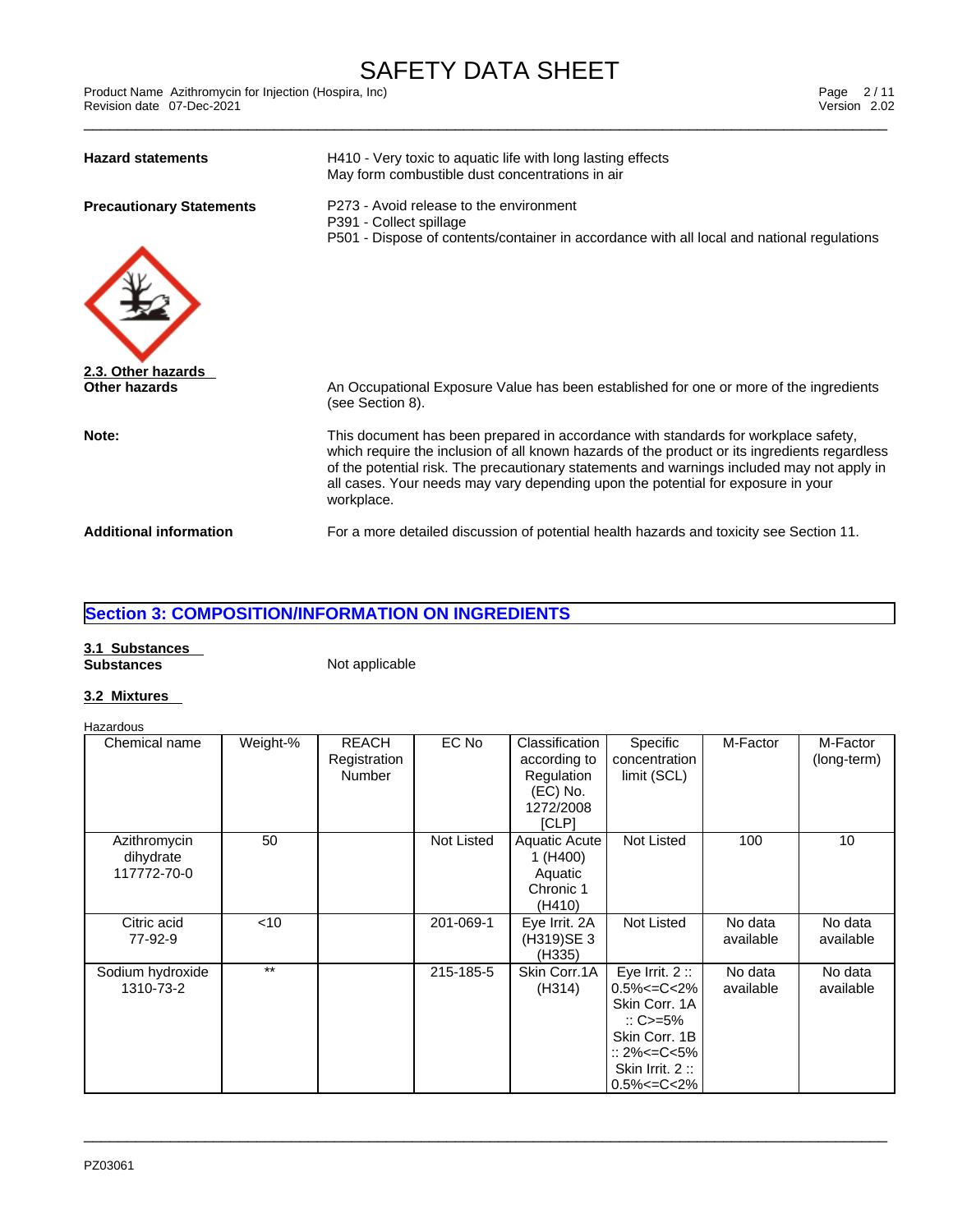## **Full text of H- and EUH-phrases: see section 16**

*Acute Toxicity Estimate*

| Chemical name          | Oral LD50 | Dermal LD50       |                    |                     | Inhalation LC50 - 4   Inhalation LC50 - 4   Inhalation LC50 - 4 |  |
|------------------------|-----------|-------------------|--------------------|---------------------|-----------------------------------------------------------------|--|
|                        |           |                   | hour - dust/mist - | hour - vapor - mg/L | hour - gas - ppm                                                |  |
|                        |           |                   | mg/L               |                     |                                                                 |  |
| Azithromycin dihydrate | > 2000    | No data available | No data available  | No data available   | No data available                                               |  |
| 117772-70-0            |           |                   |                    |                     |                                                                 |  |
| Citric acid            | 5400      | >2000             | No data available  | No data available   | No data available                                               |  |
| 77-92-9                |           |                   |                    |                     |                                                                 |  |
| Sodium hydroxide       | 325       | 1350              | No data available  | No data available   | No data available                                               |  |
| 1310-73-2              |           |                   |                    |                     |                                                                 |  |

# **Additional information** \* Proprietary<br>\*\* to adjust pH

Ingredient(s) indicated as hazardous have been assessed under standards for workplace safety. In accordance with 29 CFR 1910.1200, the exact percentage composition of this mixture has been withheld as a trade secret.

# **Section 4: FIRST AID MEASURES**

# **4.1. Description of first aid measures**

| 7. 1. Description or mist ald measures                           |                                                                                                                                                                                          |
|------------------------------------------------------------------|------------------------------------------------------------------------------------------------------------------------------------------------------------------------------------------|
| <b>Inhalation</b>                                                | Remove to fresh air. Seek immediate medical attention/advice.                                                                                                                            |
| Eye contact                                                      | Rinse thoroughly with plenty of water for at least 15 minutes, lifting lower and upper eyelids.<br>Consult a physician.                                                                  |
| <b>Skin contact</b>                                              | Remove contaminated clothing. Flush area with large amounts of water. Use soap. Seek<br>medical attention.                                                                               |
| Ingestion                                                        | Never give anything by mouth to an unconscious person. Wash out mouth with water. Do<br>not induce vomiting unless directed by medical personnel. Seek medical attention<br>immediately. |
| 4.2. Most important symptoms and effects, both acute and delayed |                                                                                                                                                                                          |
| Most important symptoms and<br>effects                           | For information on potential signs and symptoms of exposure, See Section 2 - Hazards<br>Identification and/or Section 11 - Toxicological Information.                                    |
|                                                                  | 4.3. Indication of any immediate medical attention and special treatment needed                                                                                                          |
| Note to physicians                                               | None.                                                                                                                                                                                    |
| <b>Section 5: FIRE-FIGHTING MEASURES</b>                         |                                                                                                                                                                                          |
| 5.1. Extinguishing media                                         |                                                                                                                                                                                          |
| Suitable Extinguishing Media                                     | Use carbon dioxide, dry chemical, or water spray.                                                                                                                                        |
| 5.2. Special hazards arising from the substance or mixture       |                                                                                                                                                                                          |
| Specific hazards arising from the                                | Fine particles (such as dust and mists) may fuel fires/explosions.                                                                                                                       |

 $\_$  ,  $\_$  ,  $\_$  ,  $\_$  ,  $\_$  ,  $\_$  ,  $\_$  ,  $\_$  ,  $\_$  ,  $\_$  ,  $\_$  ,  $\_$  ,  $\_$  ,  $\_$  ,  $\_$  ,  $\_$  ,  $\_$  ,  $\_$  ,  $\_$  ,  $\_$  ,  $\_$  ,  $\_$  ,  $\_$  ,  $\_$  ,  $\_$  ,  $\_$  ,  $\_$  ,  $\_$  ,  $\_$  ,  $\_$  ,  $\_$  ,  $\_$  ,  $\_$  ,  $\_$  ,  $\_$  ,  $\_$  ,  $\_$  ,

**chemical**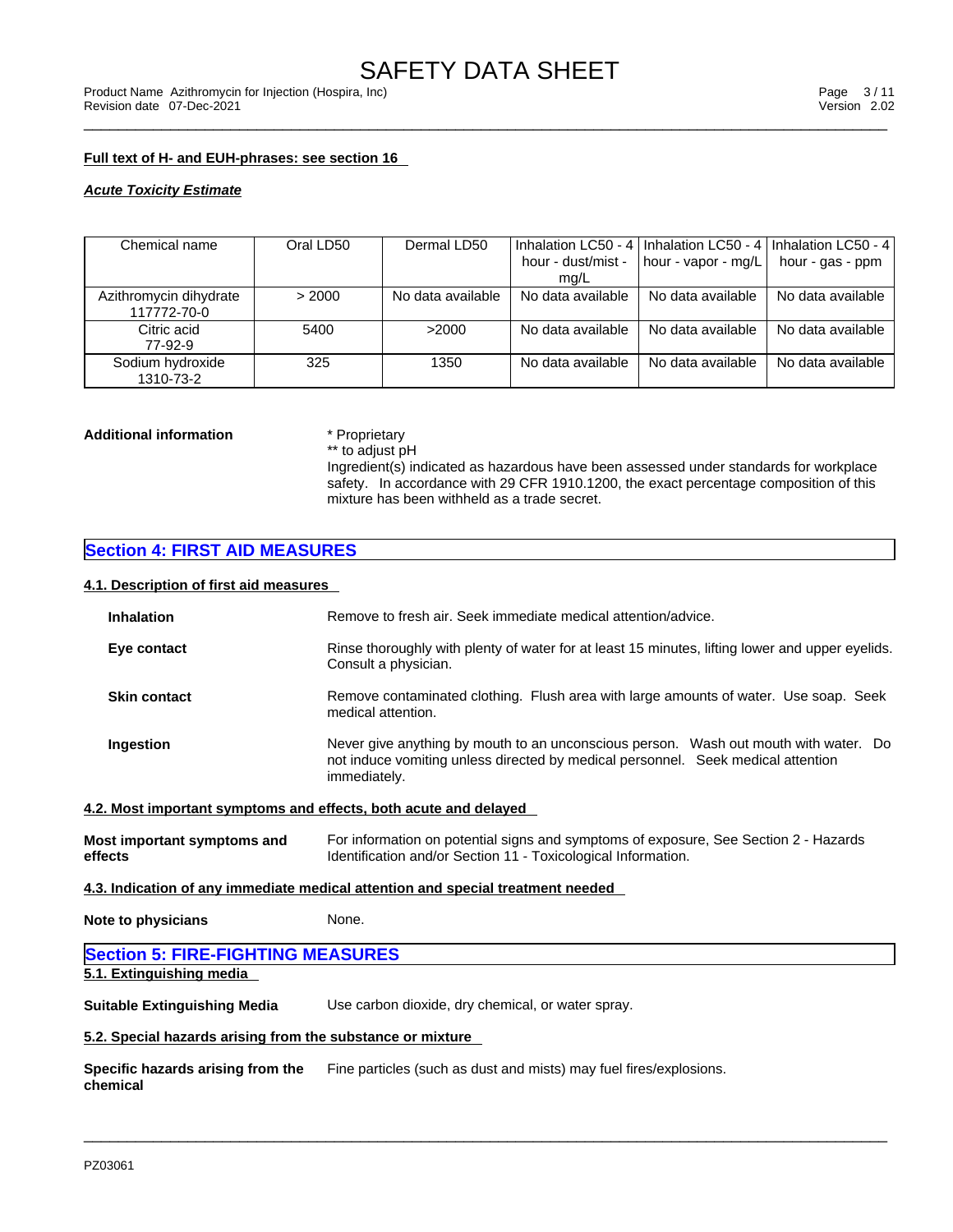| <b>Product Name</b> | Azithromycin for Injection (Hospira, Inc) | Page    | <i>A</i> / 4<br>$+$ , |
|---------------------|-------------------------------------------|---------|-----------------------|
| Revision date       | 07-Dec-2021                               | Version | 2.02                  |
|                     |                                           |         |                       |

**Hazardous combustion products** Emits toxic fumes of carbon monoxide, carbon dioxide, and nitrogen oxides.

### **5.3. Advice for firefighters**

**Special protective equipment for fire-fighters** Firefighters should wear self-contained breathing apparatus and full firefighting turnout gear. Use personal protection equipment.

# **Section 6: ACCIDENTAL RELEASE MEASURES**

### **6.1. Personal precautions, protective equipment and emergency procedures**

| <b>Personal precautions</b>                               | Personnel involved in clean-up should wear appropriate personal protective equipment (see<br>Section 8). Minimize exposure.                                                                                                                                            |
|-----------------------------------------------------------|------------------------------------------------------------------------------------------------------------------------------------------------------------------------------------------------------------------------------------------------------------------------|
| For emergency responders                                  | Use personal protection recommended in Section 8.                                                                                                                                                                                                                      |
| 6.2. Environmental precautions                            |                                                                                                                                                                                                                                                                        |
| <b>Environmental precautions</b>                          | Place waste in an appropriately labeled, sealed container for disposal. Care should be<br>taken to avoid environmental release.                                                                                                                                        |
| 6.3. Methods and material for containment and cleaning up |                                                                                                                                                                                                                                                                        |
| <b>Methods for containment</b><br>Methods for cleaning up | Prevent further leakage or spillage if safe to do so.<br>Contain the source of the spill or leak. Collect spilled material by a method that controls<br>dust generation. Avoid use of a filtered vacuum to clean spills of dry solids. Clean spill area<br>thoroughly. |
| <b>Prevention of secondary hazards</b>                    | Clean contaminated objects and areas thoroughly observing environmental regulations.                                                                                                                                                                                   |
| 6.4. Reference to other sections                          |                                                                                                                                                                                                                                                                        |
| Reference to other sections                               | See section 8 for more information. See section 13 for more information.                                                                                                                                                                                               |
|                                                           |                                                                                                                                                                                                                                                                        |

# **Section 7: HANDLING AND STORAGE**

## **7.1. Precautions for safe handling**

### **Advice on safe handling**

Minimize dust generation and accumulation. Avoid contact with eyes, skin and clothing. Avoid breathing dust. When handling, use appropriate personal protective equipment (see Section 8). Wash thoroughly after handling. Releases to the environment should be avoided. Review and implement appropriate technical and procedural waste water and waste disposal measures to prevent occupational exposure or environmental releases. Potential points of process emissions of this material to the atmosphere should be controlled with dust collectors, HEPA filtration systems or other equivalent controls.

 $\_$  ,  $\_$  ,  $\_$  ,  $\_$  ,  $\_$  ,  $\_$  ,  $\_$  ,  $\_$  ,  $\_$  ,  $\_$  ,  $\_$  ,  $\_$  ,  $\_$  ,  $\_$  ,  $\_$  ,  $\_$  ,  $\_$  ,  $\_$  ,  $\_$  ,  $\_$  ,  $\_$  ,  $\_$  ,  $\_$  ,  $\_$  ,  $\_$  ,  $\_$  ,  $\_$  ,  $\_$  ,  $\_$  ,  $\_$  ,  $\_$  ,  $\_$  ,  $\_$  ,  $\_$  ,  $\_$  ,  $\_$  ,  $\_$  ,

**General hygiene considerations** Handle in accordance with good industrial hygiene and safety practice.

## **7.2. Conditions for safe storage, including any incompatibilities**

**Storage Conditions** Store as directed by product packaging.

**7.3. Specific end use(s)** 

**Specific use(s)** Pharmaceutical drug product.

# **Section 8: EXPOSURE CONTROLS/PERSONAL PROTECTION**

## **8.1. Control parameters**

## **Exposure Limits**

Refer to available public information for specific member state Occupational Exposure Limits.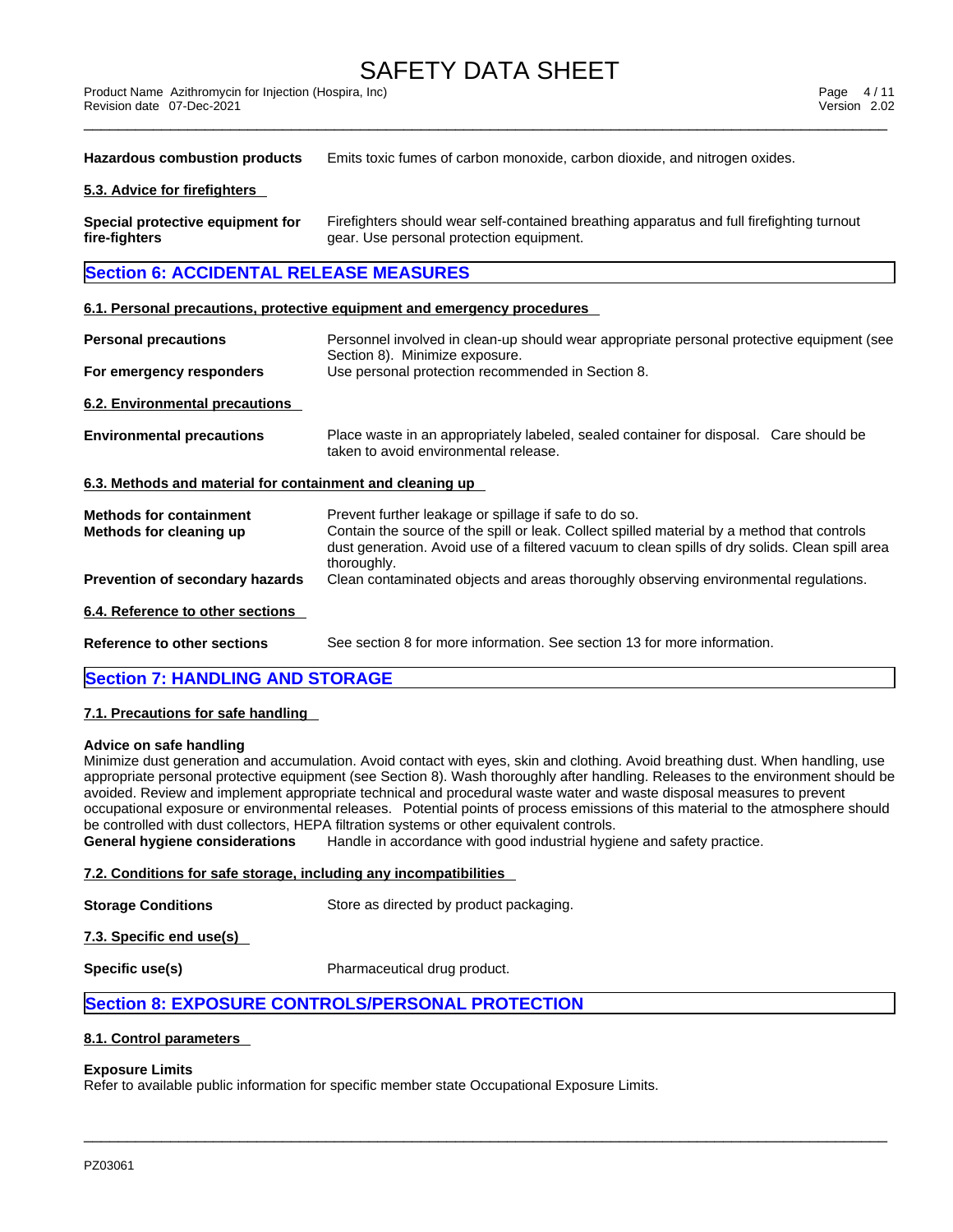Ceiling / Peak: 4 mg/m<sup>3</sup>

STEL: 4 mg/m<sup>3</sup>

Ceiling: 2 mg/m<sup>3</sup>

STEL: 2 mg/m<sup>3</sup>

STEL: 2 mg/m<sup>3</sup>

 $STEL: 1 mg/m<sup>3</sup>$ 0.5 mg/m<sup>3</sup><br>1 mg/m<sup>3</sup>

STEL: 3 mg/m<sup>3</sup>

STEL:  $2 \text{ mg/m}^3$ <br> $2 \text{ mg/m}^3$ 

(vacated) Ceiling: 2 mg/m<sup>3</sup><br>STEL: 2 mg/m<sup>3</sup>

 $2 \text{ mg/m}^3$ STEL 4 mg/m<sup>3</sup>

\_\_\_\_\_\_\_\_\_\_\_\_\_\_\_\_\_\_\_\_\_\_\_\_\_\_\_\_\_\_\_\_\_\_\_\_\_\_\_\_\_\_\_\_\_\_\_\_\_\_\_\_\_\_\_\_\_\_\_\_\_\_\_\_\_\_\_\_\_\_\_\_\_\_\_\_\_\_\_\_\_\_\_\_\_\_\_\_\_\_\_\_\_ Product Name Azithromycin for Injection (Hospira, Inc) Page 5 / 11 Revision date 07-Dec-2021 Version 2.02

### **Azithromycin dihydrate**

Pfizer OEL TWA-8 Hr: 500 µg/m<sup>3</sup> **Citric acid**

Czech Republic  $\frac{4 \text{ mg}}{m^3}$ <br>Germany 2 mg/m<sup>3</sup> **Germany** 

Germany 2 mg/m<sup>3</sup> Russia MAC: 1 mg/m<sup>3</sup> Switzerland 2 mg/m<sup>3</sup>

### **Sodium hydroxide**

ACGIH OEL (Ceiling) 2 mg/m<sup>3</sup><br>ACGIH TLV Ceiling: 2 ACGIH TLV  $\sim$   $\frac{3}{2}$  and  $\sim$  2 mg/m<sup>3</sup> ceiling: 2 mg/m<sup>3</sup>

Bulgaria 2.0 mg/m<sup>3</sup> Czech Republic 1 mg/m<sup>3</sup>

Denmark Ceiling: 2 mg/m<sup>3</sup> Estonia  $1 \text{ mg/m}^3$ 

- Finland Ceiling: 2 mg/m<sup>3</sup> France 2 mg/m<sup>3</sup> Hungary  $1 \text{ mg/m}^3$
- Ireland<br>
Ceiling Limit Value<br>
Ceiling Limit Value<br>
STEL: 2 mg/m<sup>3</sup> Ceiling Limit Value<br>Latvia Latvia 0.5 mg/m<sup>3</sup>
- Romania  $1 \text{ mg/m}^3$
- Slovakia  $\sim$  2 mg/m $^3$ Spain Spain Spain Stell: 2 mg/m<sup>3</sup> Switzerland 2 mg/m<sup>3</sup>

## **OSHA PEL**

United Kingdom

## **8.2. Exposure controls**

| <b>Engineering controls</b>            | Engineering controls should be used as the primary means to control exposures. General<br>room ventilation is adequate unless the process generates dust, mist or fumes. Keep<br>airborne contamination levels below the exposure limits listed above in this section.                                                                                                                                                      |
|----------------------------------------|-----------------------------------------------------------------------------------------------------------------------------------------------------------------------------------------------------------------------------------------------------------------------------------------------------------------------------------------------------------------------------------------------------------------------------|
| <b>Environmental exposure controls</b> | No information available.                                                                                                                                                                                                                                                                                                                                                                                                   |
| Personal protective equipment          | Refer to applicable national standards and regulations in the selection and use of personal<br>protective equipment (PPE). Contact your safety and health professional or safety<br>equipment supplier for assistance in selecting the correct protective clothing/equipment<br>based on an assessment of the workplace conditions, other chemicals used or present in<br>the workplace and specific operational processes. |
| <b>Eye/face protection</b>             | Wear safety glasses or goggles if eye contact is possible. (Eye protection must meet the<br>standards in accordance with EN166, ANSI Z87.1 or international equivalent.).                                                                                                                                                                                                                                                   |
| <b>Hand protection</b>                 | Impervious gloves (e.g. Nitrile, etc.) are recommended if skin contact with drug product is<br>possible and for bulk processing operations. (Protective gloves must meet the standards in<br>accordance with EN374, ASTM F1001 or international equivalent.).                                                                                                                                                               |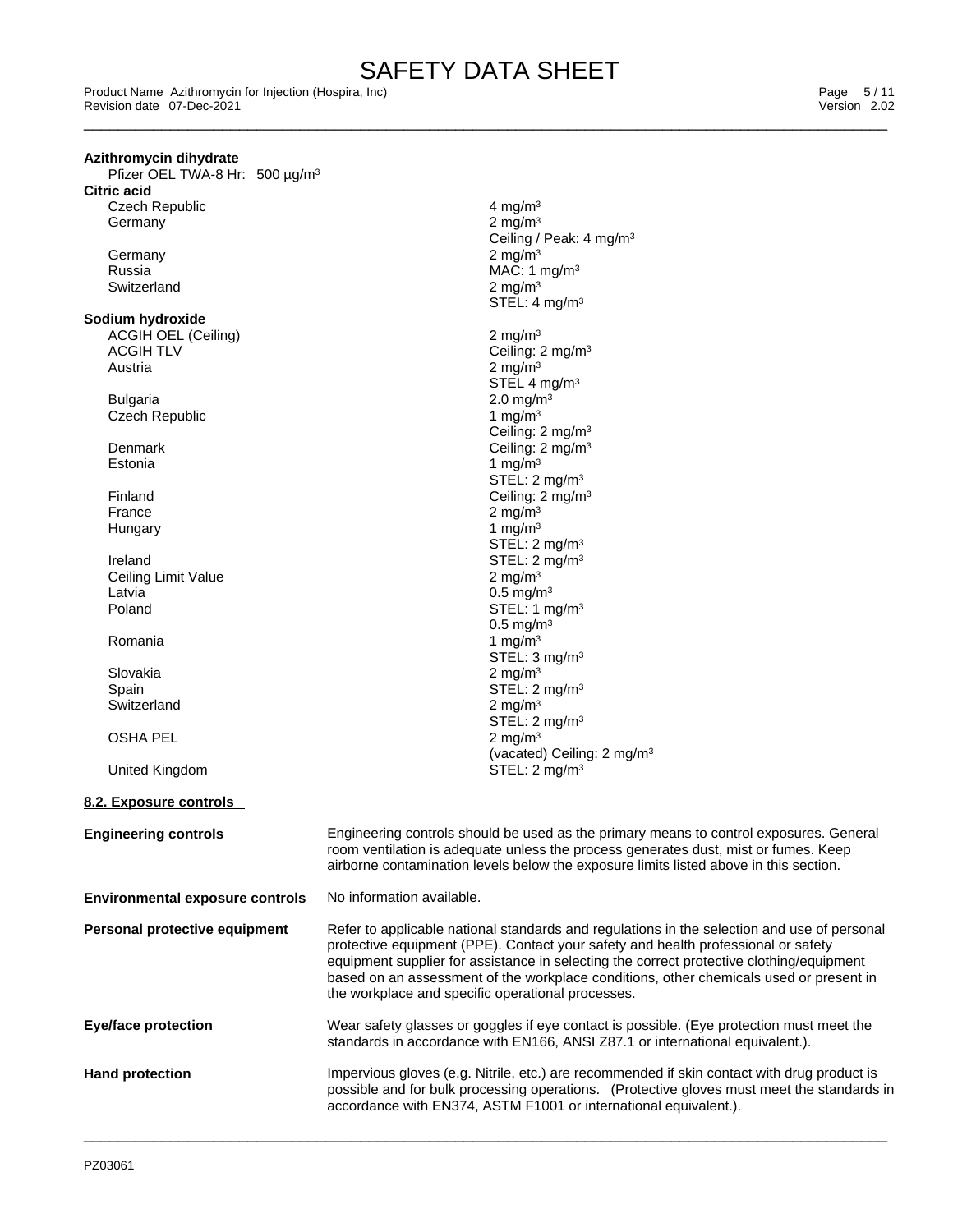\_\_\_\_\_\_\_\_\_\_\_\_\_\_\_\_\_\_\_\_\_\_\_\_\_\_\_\_\_\_\_\_\_\_\_\_\_\_\_\_\_\_\_\_\_\_\_\_\_\_\_\_\_\_\_\_\_\_\_\_\_\_\_\_\_\_\_\_\_\_\_\_\_\_\_\_\_\_\_\_\_\_\_\_\_\_\_\_\_\_\_\_\_ Product Name Azithromycin for Injection (Hospira, Inc) Page 6 / 11 Revision date 07-Dec-2021 Version 2.02

| Skin and body protection      | Impervious protective clothing is recommended if skin contact with drug product is possible<br>and for bulk processing operations. (Protective clothing must meet the standards in<br>accordance with EN13982, ANSI 103 or international equivalent.).                                                                                                                                              |
|-------------------------------|-----------------------------------------------------------------------------------------------------------------------------------------------------------------------------------------------------------------------------------------------------------------------------------------------------------------------------------------------------------------------------------------------------|
| <b>Respiratory protection</b> | Under normal conditions of use, if the applicable Occupational Exposure Limit (OEL) is<br>exceeded, wear an appropriate respirator with a protection factor sufficient to control<br>exposures to below the OEL (e.g. particulate respirator with a half mask, P3 filter).<br>(Respirators must meet the standards in accordance with EN140, EN143, ASTM F2704-10<br>or international equivalent.). |

**General hygiene considerations** Handle in accordance with good industrial hygiene and safety practice.

# **Section 9: PHYSICAL AND CHEMICAL PROPERTIES**

# **9.1. Information on basic physical and chemical properties**

**Color** White **Molecular formula**<br> **Molecular weight**<br> **Molecular weight Molecular** weight

Property **Values**<br> **pH** 6.4 - 6.8 **pH** 6.4 - 6.8 **pH (as aqueous solution)** (reconstituted) **Melting point / freezing point Boiling point / boiling range Flash point**<br> **Flash point**<br> **Evaporation rate**<br> **Evaporation rate Evaporation rate**<br> **Evaporation rate** No data available<br> **Flammability (solid. gas)**<br> **Evaporation rate** No data available **Flammability** (solid, gas) **Flammability Limit in Air Upper flammability limit:** No data available

**Lower flammability limit:** No data available

**Explosive properties Explosive properties No information available Vapor pressure**<br> **Vapor density**<br> **Vapor density**<br> **Vapor density Vapor density**<br> **Relative density**<br> **Relative density**<br> **No data available Relative density Water solubility No data available**<br> **Solubility ies and Solubility** Contract Manual Media and Muslim Media available<br>
Mighly soluble: Water **Partition coefficient**<br> **Autoignition temperature**<br> **Autoignition temperature**<br> **Autoignition temperature Autoignition temperature Decomposition temperature No data available** No data available **Kinematic viscosity**<br> **Community** Domain Domain Domain Domain Domain Domain Domain Domain Domain Domain Domain Domain Domain Domain Doma<br>
No data available **Dynamic** viscosity **Particle characteristics Particle Size No information available No information available Particle Size Distribution**

**Partition Coefficient: (Method, pH, Endpoint, Value)** Azithromycin dihydrate Measured 7 Log P 0.67

**9.2. Other information** No information available

**Physical state** Fluffy powder, lyophilized **Odor Odor Odorless. Odor threshold** No information available

Highly soluble: Water<br>No data available

No information available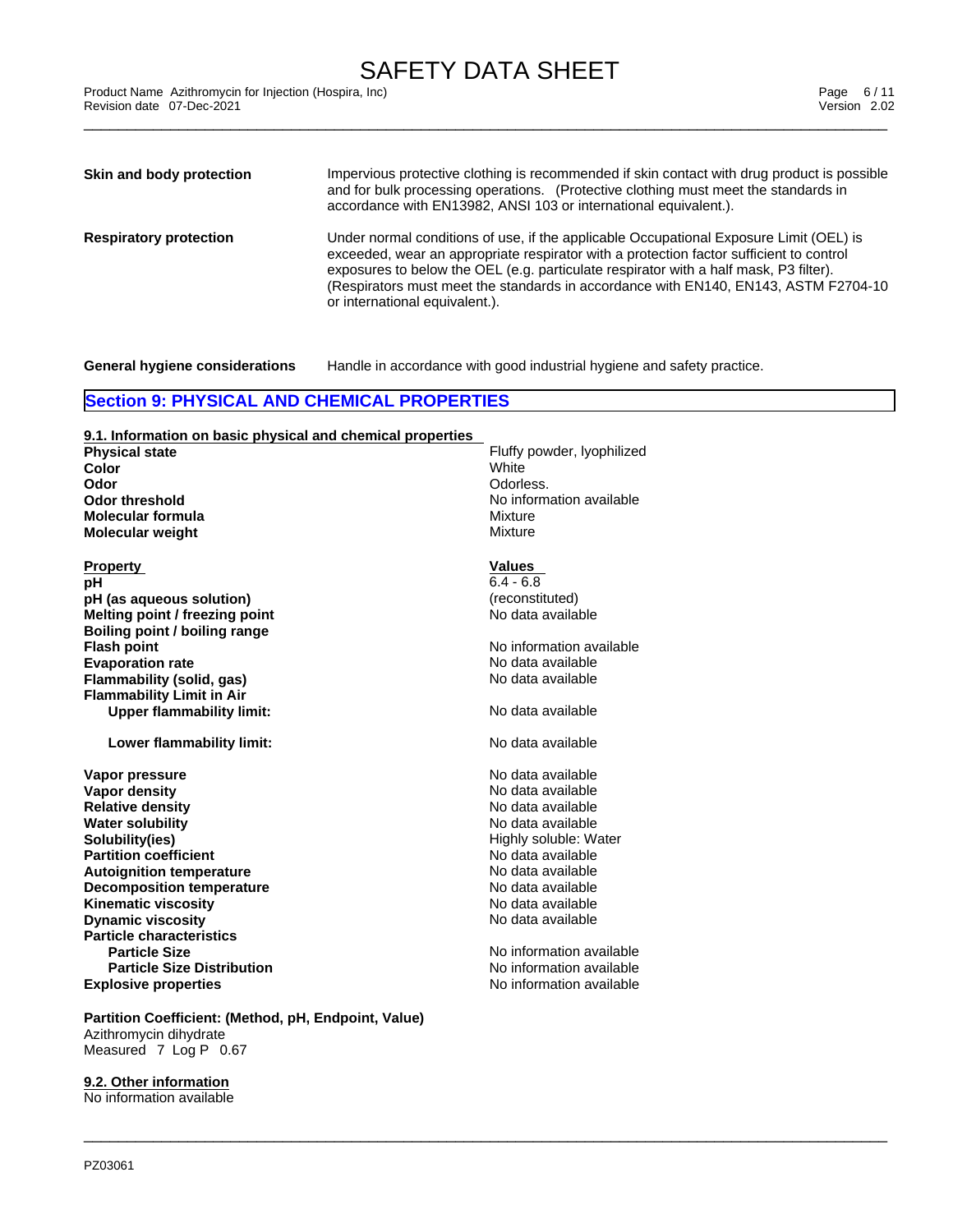#### **9.2.1. Information with regard to physical hazard classes** No information available

## **9.2.2. Other safety characteristics**

No information available

# **Section 10: STABILITY AND REACTIVITY**

| 10.1. Reactivity                                           |                                                                    |
|------------------------------------------------------------|--------------------------------------------------------------------|
| <b>Reactivity</b>                                          | No data available.                                                 |
| 10.2. Chemical stability                                   |                                                                    |
| <b>Stability</b>                                           | Stable under normal conditions.                                    |
| <b>Explosion data</b>                                      |                                                                    |
| <b>Sensitivity to Mechanical Impact No data available.</b> |                                                                    |
| <b>Sensitivity to Static Discharge</b>                     | No data available.                                                 |
| 10.3. Possibility of hazardous reactions                   |                                                                    |
| Possibility of hazardous reactions                         | No information available.                                          |
| Hazardous polymerization                                   | Will not occur.                                                    |
| 10.4. Conditions to avoid                                  |                                                                    |
| <b>Conditions to avoid</b>                                 | Fine particles (such as dust and mists) may fuel fires/explosions. |
| 10.5. Incompatible materials                               |                                                                    |
| Incompatible materials                                     | As a precautionary measure, keep away from strong oxidizers.       |
| 10.6. Hazardous decomposition products                     |                                                                    |
| Hazardous decomposition products No data available.        |                                                                    |

# **Section 11: TOXICOLOGICAL INFORMATION**

## **11.1. Information on hazard classes as defined in Regulation (EC) No 1272/2008**

| <b>General Information:</b>    | The information included in this section describes the potential hazards of the individual<br>ingredients                                                                                                                                                                        |
|--------------------------------|----------------------------------------------------------------------------------------------------------------------------------------------------------------------------------------------------------------------------------------------------------------------------------|
| <b>Short term</b>              | May cause irritation (based on animal data) Individuals sensitive to this chemical or other                                                                                                                                                                                      |
|                                | materials in its chemical class may develop allergic reactions.                                                                                                                                                                                                                  |
| <b>Known Clinical Effects:</b> | May cause effects similar to those seen in clinical use including transient diarrhea, nausea<br>and abdominal pain. Based on clinical trials in humans, possible adverse effects following<br>exposure to this compound may include: diarrhea, nausea, abdominal pain, irregular |
|                                | heartbeat (cardiac arrhythmia), liver effects, allergic reaction.                                                                                                                                                                                                                |

#### **Acute Toxicity: (Species, Route, End Point, Dose) Azithromycin dihydrate** Mouse (F) Oral LD50 4000 mg/kg

 Mouse (M) Oral LD50 3000 mg/kg Rat Oral LD50 > 2000 mg/kg **Citric acid** Mouse Oral LD50 5400 mg/kg **Sodium hydroxide** Mouse IP LD50 40 mg/kg

| ີ                |                     |                       |                 |
|------------------|---------------------|-----------------------|-----------------|
| Chemical name    | Oral LD50           | Dermal LD50           | Inhalation LC50 |
| Citric acid      | $=$ 3 g/kg (Rat)    | > 2000 mg/kg (Rat)    |                 |
| Sodium hydroxide | $=$ 325 mg/kg (Rat) | = 1350 mg/kg (Rabbit) |                 |

 $\_$  ,  $\_$  ,  $\_$  ,  $\_$  ,  $\_$  ,  $\_$  ,  $\_$  ,  $\_$  ,  $\_$  ,  $\_$  ,  $\_$  ,  $\_$  ,  $\_$  ,  $\_$  ,  $\_$  ,  $\_$  ,  $\_$  ,  $\_$  ,  $\_$  ,  $\_$  ,  $\_$  ,  $\_$  ,  $\_$  ,  $\_$  ,  $\_$  ,  $\_$  ,  $\_$  ,  $\_$  ,  $\_$  ,  $\_$  ,  $\_$  ,  $\_$  ,  $\_$  ,  $\_$  ,  $\_$  ,  $\_$  ,  $\_$  ,

**Acute Toxicity Comments:** A greater than symbol (>) indicates that the toxicity endpoint being tested was not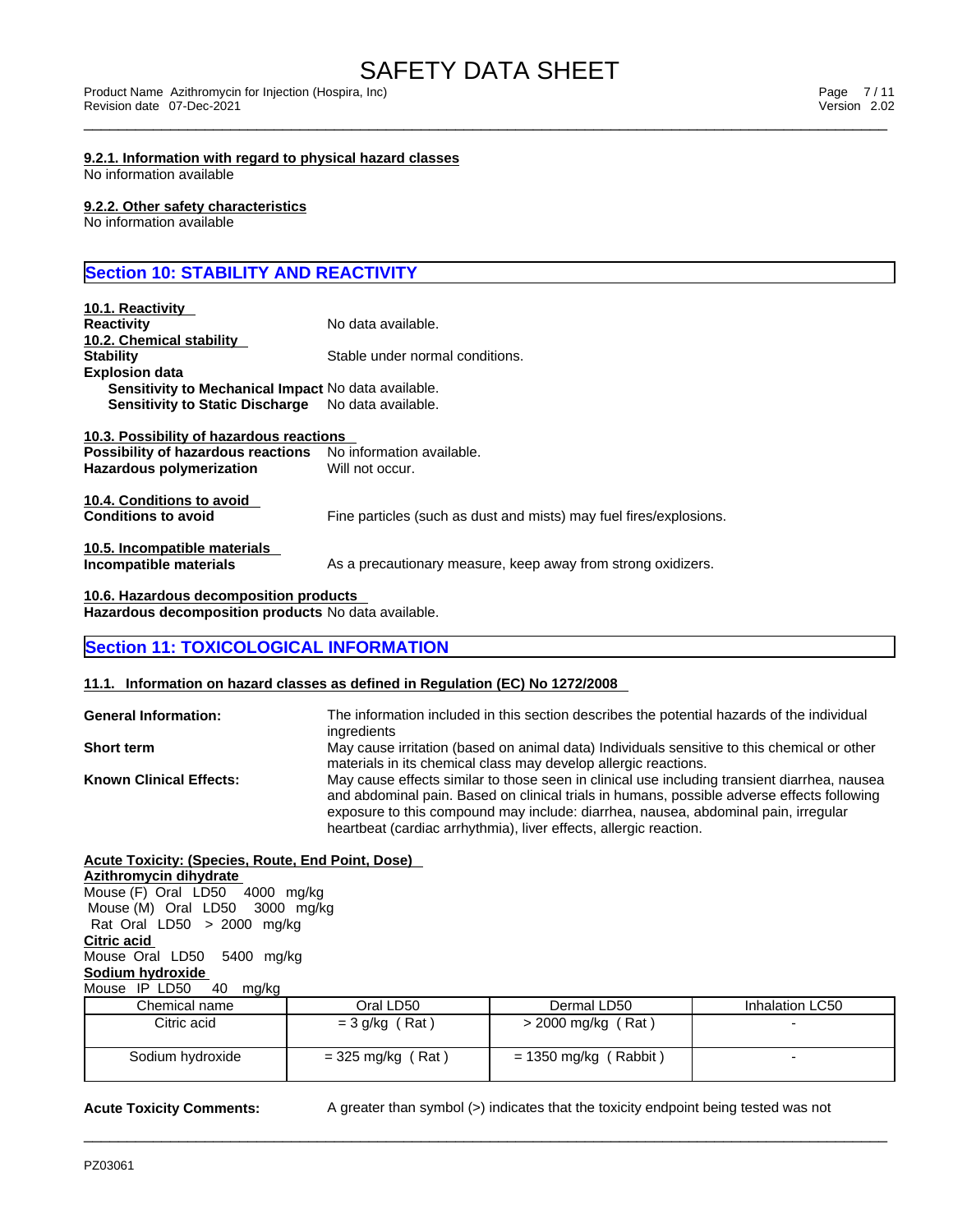# SAFETY DATA SHEET<br>Product Name Azithromycin for Injection (Hospira, Inc)

#### achievable at the highest dose used in the test.

### **Irritation / Sensitization: (Study Type, Species, Severity)**

**Azithromycin dihydrate** Antigenicity- Active anaphylaxis Guinea Pig Negative Antigenicity- Passive cutaneous anaphylaxis Rabbit Negative Antigenicity- Passive cutaneous anaphylaxis Mouse Negative **Citric acid**

Eye Irritation Rabbit Severe Skin Irritation Rabbit Mild

#### **Sodium hydroxide**

Eye Irritation Rabbit Severe Skin Irritation Rabbit Severe **Irritation / Sensitization Comments:** Azithromycin may be slightly irritating to eyes, based on extrapolation of minimal and moderate irritation seen in intravenous and intramuscular irritation studies, respectively.

### **Repeated Dose Toxicity: (Duration, Species, Route, Dose, End Point, Target Organ)**

**Azithromycin dihydrate** 1 Month(s) Rat Oral 50 mg/kg/day LOAEL Liver 1 Month(s) Dog Oral 25 mg/kg/day LOAEL Liver 6 Month(s) Rat Oral 40 mg/kg/day LOAEL Liver 6 Month(s) Dog Oral 10 mg/kg/day LOAEL Liver 1 Month(s) Rat Intravenous 5 mg/kg/day NOAEL Liver 1 Month(s) Dog Intravenous 5 mg/kg/day NOAEL Liver

# **Reproduction & Development Toxicity: (Duration, Species, Route, Dose, End Point, Effect(s)) Azithromycin dihydrate**

Reproductive & Fertility Rat Oral Peri-/Postnatal Development Rat Oral 40 mg/kg/day NOEL Not Teratogenic Embryo / Fetal Development Mouse Oral 200 mg/kg/day NOAEL Fetotoxicity, Maternal Toxicity Embryo / Fetal Development Rat Oral 40 mg/kg/day NOAEL Fetotoxicity, Maternal Toxicity Embryo / Fetal Development Rabbit Oral 10 mg/kg/day LOAEL Maternal Toxicity Embryo / Fetal Development Rabbit Oral 40 mg/kg/day NOAEL Fetotoxicity, Not Teratogenic

# **Genetic Toxicity: (Study Type, Cell Type/Organism, Result)**

**Azithromycin dihydrate** Bacterial Mutagenicity (Ames) Salmonella **Negative**  *In Vivo* Cytogenetics Mouse Lymphoma Negative  *In Vitro* Cytogenetics Mouse Negative  *In Vitro* Cytogenetics Human Lymphocytes Negative

**Carcinogenicity** None of the components of this formulation are listed as a carcinogen by IARC, NTP or OSHA.

## **11.2. Information on other hazards 11.2.1. Endocrine disrupting properties Endocrine disrupting properties** No information available.

**11.2.2. Other information Other adverse effects** No information available.

# **Section 12: ECOLOGICAL INFORMATION**

**Environmental Overview:** In the environment, this substance isexpected to mainly reside in the aquatic environment and slowly degrade.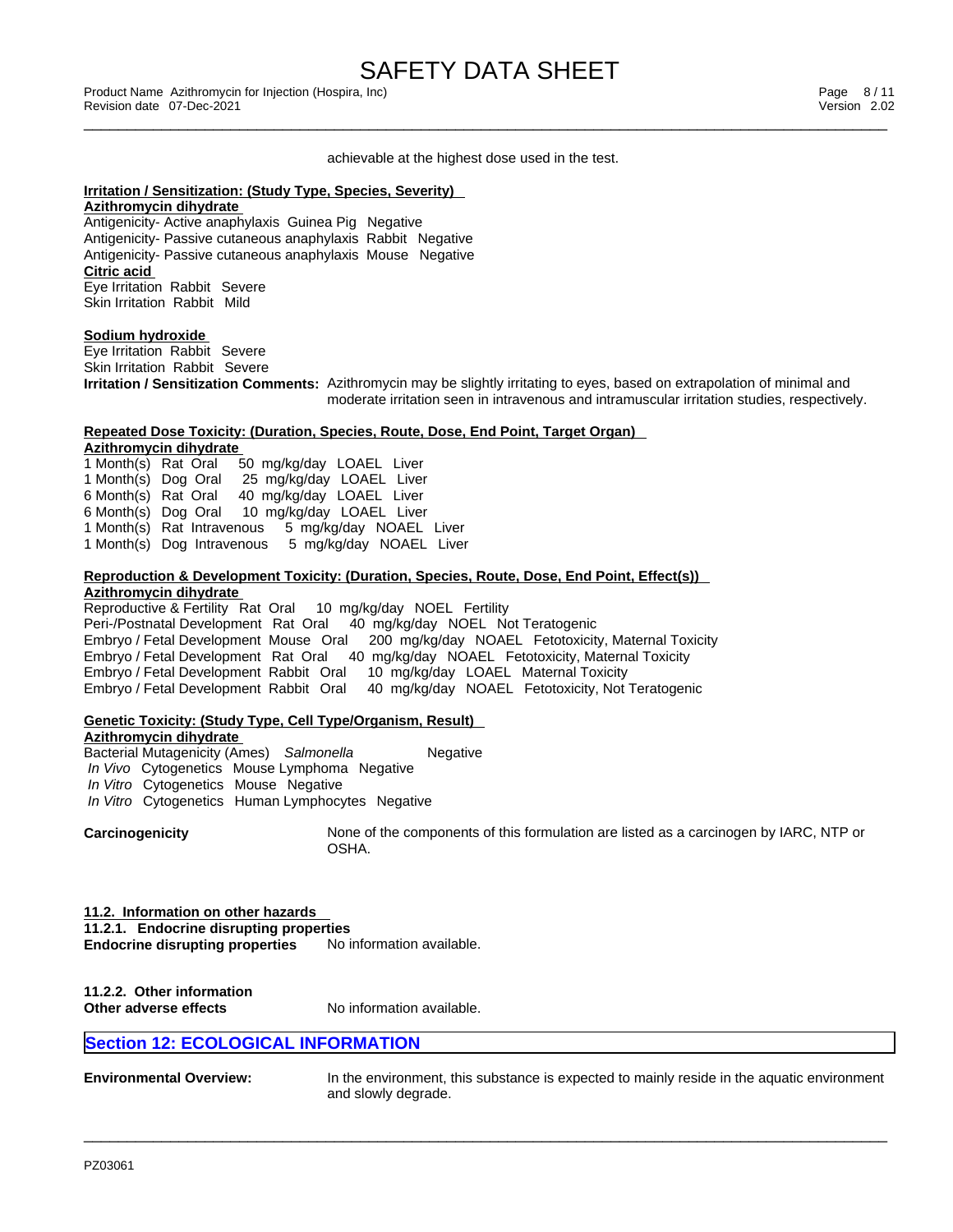SAFETY DATA SHEET<br>Product Name Azithromycin for Injection (Hospira, Inc)

\_\_\_\_\_\_\_\_\_\_\_\_\_\_\_\_\_\_\_\_\_\_\_\_\_\_\_\_\_\_\_\_\_\_\_\_\_\_\_\_\_\_\_\_\_\_\_\_\_\_\_\_\_\_\_\_\_\_\_\_\_\_\_\_\_\_\_\_\_\_\_\_\_\_\_\_\_\_\_\_\_\_\_\_\_\_\_\_\_\_\_\_\_ Product Name Azithromycin for Injection (Hospira, Inc) Page 9 / 11 Revision date 07-Dec-2021 **Version 2.02** 

### **12.1. Toxicity**

**Aquatic Toxicity: (Species, Method, End Point, Duration, Result) Azithromycin dihydrate**  *Daphnia magna* (Water Flea) OECD EC50 48 hours 120 mg/L  *Hyallela azteca* (Freshwater Amphipod) OECD LC50 96 hours > 120 mg/L  *Oncorhynchus mykiss* (Rainbow Trout) OECD LC50 96 hours > 84 mg/L Green Algae OECD EC50 72 Hours 0.0037 mg/L  *Microcystis aeruginosa* (Blue-green Alga) OECD ErC50 96 hours 0.0018 mg/L **Aquatic Toxicity Comments:** A greater than symbol (>) indicates that aquatic toxicity was not observed at the maximum dose tested. **Bacterial Inhibition: (Inoculum, Method, End Point, Result) Azithromycin dihydrate**  *Aspergillus niger* (Fungus) OECD MIC > 1000 mg/L  *Trichoderma viride* (Fungus) OECD MIC > 1000 mg/L  *Clostridium perfingens* (Bacterium) OECD MIC 2.0 mg/L  *Bacillus subtilis* (Bacterium) OECD MIC 2.0 mg/L **Terrestrial Toxicity: (Species, Method, End Point, Duration, Result) Azithromycin dihydrate**  *Eisenia foetida* (Earthworm) TAD NOEC 28 Days 1000 mg/kg **Chronic Aquatic Toxicity: (Species, Method, Duration, Endpoint, Result, Adverse Endpoint) Azithromycin dihydrate**  *Pimephales promelas* (Fathead Minnow) OECD 32 Day(s) NOEC 4.6 mg/L Survival  *Ceriodaphnia dubia* (Daphnids) OPPTS 7 Day(s) NOEC 0.0044 mg/L Reproduction **12.2. Persistence and degradability Persistence and degradability** No information available. **12.3. Bioaccumulative potential Bioaccumulation** . **Partition Coefficient: (Method, pH, Endpoint, Value) Azithromycin dihydrate** Measured 7 Log P 0.67 **12.4. Mobility in soil Mobility in soil Mobility in soil No** information available. **12.5. Results of PBT and vPvB assessment PBT and vPvB assessment** . Chemical name **PBT** and vPvB assessment Citric acid The substance is not PBT / vPvB

 $\_$  ,  $\_$  ,  $\_$  ,  $\_$  ,  $\_$  ,  $\_$  ,  $\_$  ,  $\_$  ,  $\_$  ,  $\_$  ,  $\_$  ,  $\_$  ,  $\_$  ,  $\_$  ,  $\_$  ,  $\_$  ,  $\_$  ,  $\_$  ,  $\_$  ,  $\_$  ,  $\_$  ,  $\_$  ,  $\_$  ,  $\_$  ,  $\_$  ,  $\_$  ,  $\_$  ,  $\_$  ,  $\_$  ,  $\_$  ,  $\_$  ,  $\_$  ,  $\_$  ,  $\_$  ,  $\_$  ,  $\_$  ,  $\_$  ,

Sodium hydroxide The substance is not PBT / vPvB PBT assessment does

not apply

### **12.6. Endocrine disrupting properties**

**Endocrine disrupting properties** No information available.

#### **12.7. Other adverse effects**

No information available.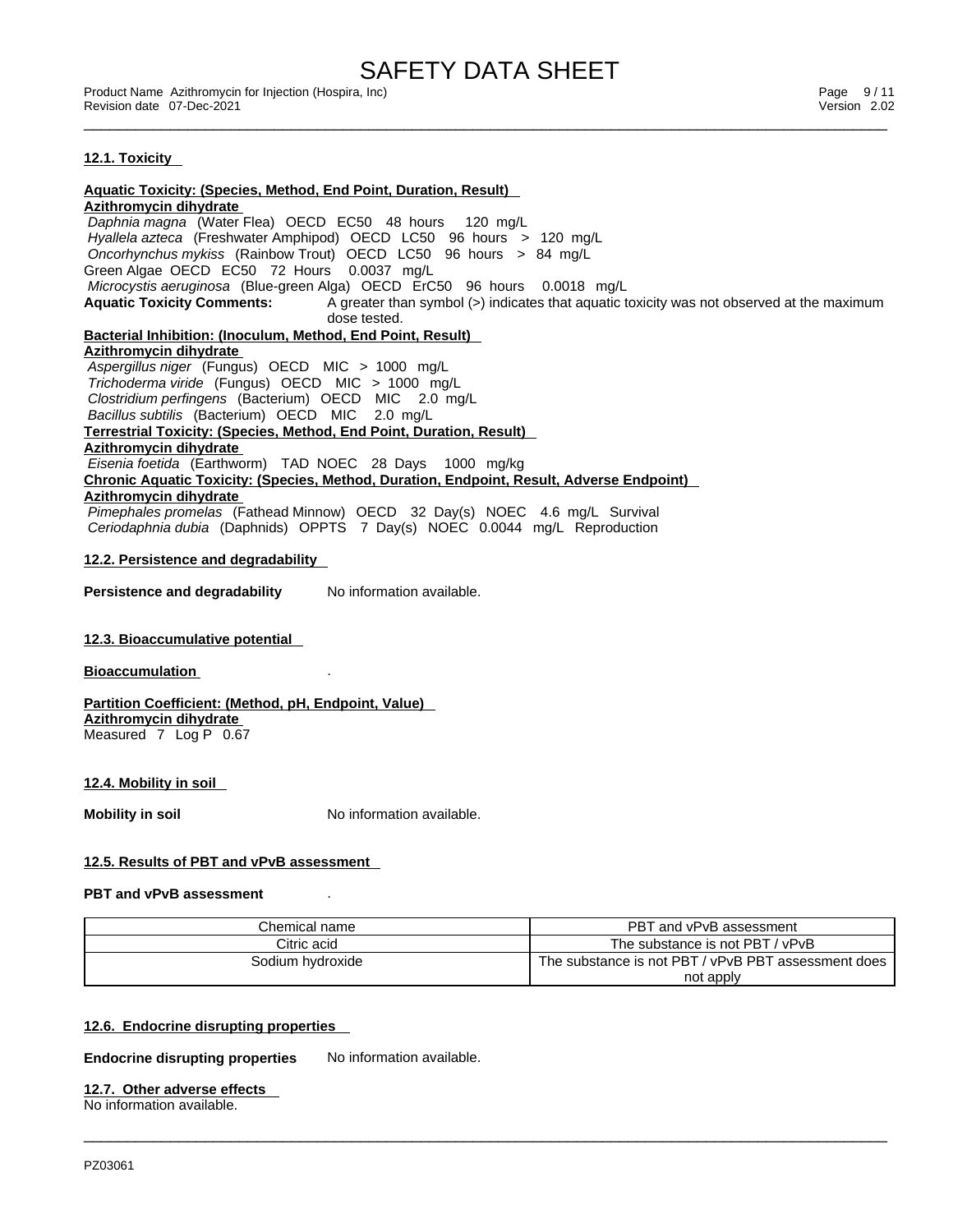# **Section 13: DISPOSAL CONSIDERATIONS**

### **13.1. Waste treatment methods**

Dispose of waste in accordance with all applicable laws and regulations. Member State specific and Community specific provisions must be considered. Considering the relevant known environmental and human health hazards of the material, review and implement appropriate technical and procedural wastewater and waste disposal measures to prevent occupational exposure and environmental release. It is recommended that waste minimization be practiced. The best available technology should be utilized to prevent environmental releases. This may include destructive techniques for waste and wastewater.

## **Section 14: TRANSPORT INFORMATION**

#### **The following refers to all modes of transportation unless specified below.**

This material is regulated for transportation as a hazardous material/dangerous good.

| UN number:                      | UN 3077                                                                    |
|---------------------------------|----------------------------------------------------------------------------|
| UN proper shipping name:        | Environmentally Hazardous Substance, Solid, n.o.s (Azithromycin dihydrate) |
| Packing group:                  |                                                                            |
| <b>Environmental Hazard(s):</b> | Marine Pollutant                                                           |

#### **5 kg/5L Exception:**

UN3082 and UN3077 materials contained in good quality packaging in the quantities listed below are not subject to the dangerous goods transportation regulations by any mode:

\* Single packagings containing a net quantity of 5 liters or less for liquids or a net mass of 5 kg or less for solids.

\* Combination packagings containing a net quantity per inner packaging of 5 liters or less for liquids or a net mass of 5 kg or less for solids.

 $\_$  ,  $\_$  ,  $\_$  ,  $\_$  ,  $\_$  ,  $\_$  ,  $\_$  ,  $\_$  ,  $\_$  ,  $\_$  ,  $\_$  ,  $\_$  ,  $\_$  ,  $\_$  ,  $\_$  ,  $\_$  ,  $\_$  ,  $\_$  ,  $\_$  ,  $\_$  ,  $\_$  ,  $\_$  ,  $\_$  ,  $\_$  ,  $\_$  ,  $\_$  ,  $\_$  ,  $\_$  ,  $\_$  ,  $\_$  ,  $\_$  ,  $\_$  ,  $\_$  ,  $\_$  ,  $\_$  ,  $\_$  ,  $\_$  ,

# **Section 15: REGULATORY INFORMATION**

#### **15.1. Safety, health and environmental regulations/legislation specific for the substance or mixture**

| Azithromycin dihydrate                           |            |
|--------------------------------------------------|------------|
| <b>CERCLA/SARA Section 313 de minimus %</b>      | Not Listed |
| <b>California Proposition 65</b>                 | Not Listed |
| <b>EINECS</b>                                    | Not Listed |
| Citric acid                                      |            |
| <b>CERCLA/SARA Section 313 de minimus %</b>      | Not Listed |
| <b>California Proposition 65</b>                 | Not Listed |
| TSCA                                             | Present    |
| <b>EINECS</b>                                    | 201-069-1  |
| <b>AICS</b>                                      | Present    |
| Sodium hydroxide                                 |            |
| <b>CERCLA/SARA Section 313 de minimus %</b>      | Not Listed |
| <b>Hazardous Substances RQs</b>                  | 1000 lb    |
| <b>California Proposition 65</b>                 | Not Listed |
| <b>TSCA</b>                                      | Present    |
| <b>EINECS</b>                                    | 215-185-5  |
| <b>AICS</b>                                      | Present    |
| Standard for Uniform Scheduling of Medicines and | Schedule 5 |
| <b>Poisons (SUSMP)</b>                           | Schedule 6 |
|                                                  |            |